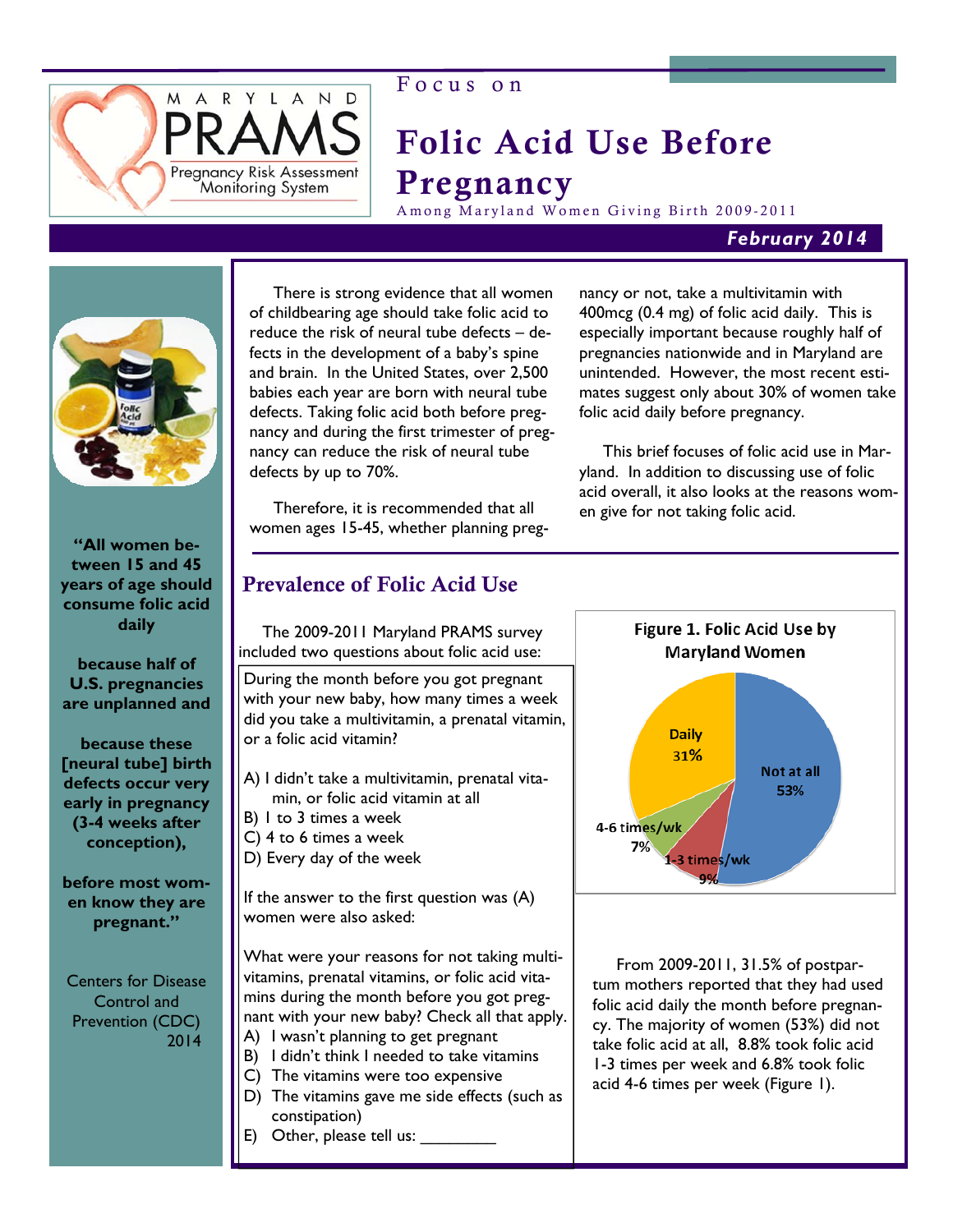### *Page 2* **Focus on Folic Acid Use Before Pregnancy**

# Characteristics of Women taking Folic Acid Daily

#### **Table 1. Percent of Mothers Taking Folic Acid Daily During the Month Before Pregnancy, Maryland, 2009-2011**

| Factor                                                                                          | % Taking Folic<br><b>Acid Daily</b> |
|-------------------------------------------------------------------------------------------------|-------------------------------------|
| Age, years<br>$\leq 30$<br>>30                                                                  | 23<br>41                            |
| Race/Ethnicity<br>White, Non-Hispanic<br>Black, Non-Hispanic<br>Asian, Non-Hispanic<br>Hispanic | 40<br>22<br>30<br>28                |
| Education, highest level<br>High school or less<br>Some college or more                         | 22<br>37                            |
| Marital Status<br>Married<br>Other                                                              | 41<br> 8                            |
| Insurance,<br>Medicaid<br>Other<br>None                                                         | 23<br>37<br> 8                      |
| <b>WIC during Pregnancy</b><br>No<br>Yes                                                        | 41<br>19                            |
| Stressful Event before Pregnancy*<br>No<br>Yes                                                  | 43<br>27                            |
| Chronic Conditions*<br>No<br>Yes                                                                | 33<br>28                            |
| Smoking before Pregnancy<br>No<br>Yes                                                           | 35<br>19                            |
| Previous Live Birth<br>No<br>Yes                                                                | 35<br>29                            |
| Pregnancy Intention*<br>Intended<br>Unintended                                                  | 44<br>17                            |

 Folic acid use was lowest among mothers who were non-Hispanic Black (22%), less than 30 years old (23%), did not attend college (22%), were not married (18%), had Medicaid (23%) or no insurance (18%), received WIC during pregnancy (19%), smoked before pregnancy (19%), or had an unintended pregnancy (17%).

 In particular, the percentage of women with an unintended pregnancy who took folic acid was two and a half times lower than the percentage of women with an intended pregnancy (15% vs. 44%) (Table 1).

#### \*Table 1 Definitions

Stressful events - family illness; separation/divorce; moving or homelessness; a parent losing one's job; not being able to pay bills; fighting or arguing; someone close to the mother dying, struggling with drinking or drugs or being jailed; or a husband or partner not wanting the mother to be pregnant. Chronic conditions - asthma, hypertension, anemia, heart problems, epilepsy/seizures, thyroid problems, depression or anxiety. Intended pregnancy - pregnancy wanted "sooner" or "then"

unintended pregnancy - pregnancy wanted "later" or "never".



 The most common reason for not taking folic acid was "I wasn't planning to get pregnant" (61%), followed by "I didn't think I needed to take vitamins" (41%).(Figure 2)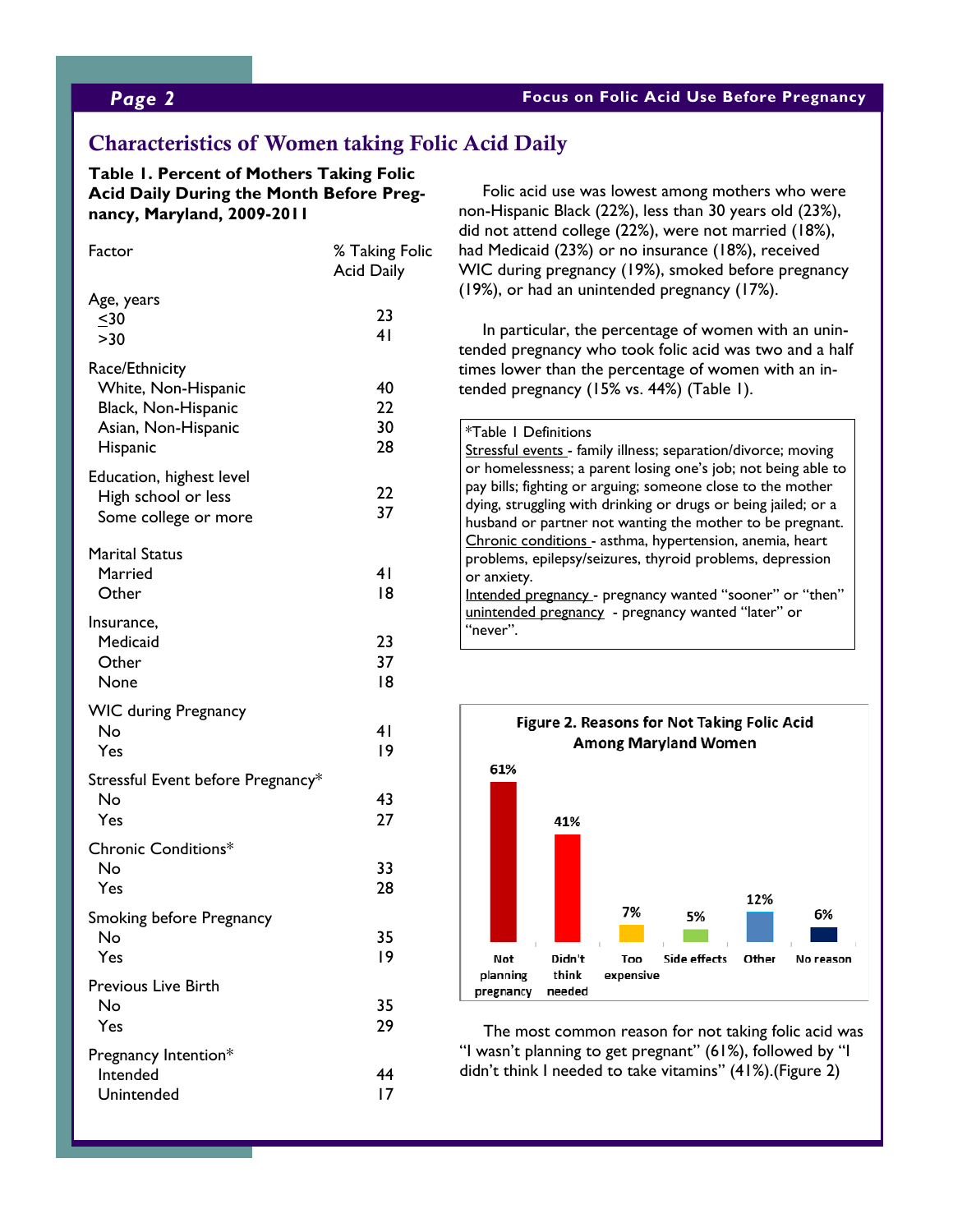### **Focus on Folic Acid Use Before Pregnancy** *Page 3*

### Effect of Folic Acid Counseling

 Only 27% of women received counseling about folic acid, meaning a health care worker talked to the mother about the importance of taking vitamins with folic acid before pregnancy.

 However, folic acid counseling before pregnancy was found to have a strong positive effect on folic acid use. Women who reported that a doctor, nurse or other health care worker talked to them about



 $\,$  taking folic acid before they got pregnant took folic acid more than twice as often as  $\,$   $\,$   $\,$   $\,$ those women who were not counseled (57% vs. 22%). Also women who received Dorchester 9.8 ( 7.5-12.2) 98.0 (96.0-100.0) *"I took Flintstone*  folic acid counseling were less likely to say they "didn't think they needed to take folic acid" (28% vs. 42%). (Figure 3)

## **Discussion**

 In Maryland, 32% of women reported taking folic acid daily the month before pregnancy. The most common reason for not taking folic acid was "I wasn't planning to get pregnant" (61%), followed by "I didn't think I needed to take vitamins" (41%).

 Daily folic acid use was lower among younger women, minorities, those on Medicaid or without insurance, those who received WIC or suffered stressful events, those who smoked, and those who had a previous child. In particular, it was also much lower among women with an unintended pregnancy (15% vs. 44%).

 Only 27% of women received counseling about folic acid before pregnancy. However, women who did receive folic

as likely to take folic acid daily  $(57\%)$ vs. 22%). Also women who received  $\blacksquare$  $\frac{1}{2}$  they "didn't think they needed to  $\frac{1}{2}$ take folic acid" (28% vs. 42%). The state  $\vert$  and  $\vert$  and  $\vert$  and  $\vert$  and  $\vert$  and  $\vert$  and  $\vert$  and  $\vert$  and  $\vert$  and  $\vert$  and  $\vert$  and  $\vert$  and  $\vert$  and  $\vert$  and  $\vert$  and  $\vert$  and  $\vert$  and  $\vert$  and  $\vert$  and  $\vert$  and acid counseling were more than twice this counseling were less likely to say

of Wish m.<br>No interest 19.5 As recommended by the U.S. Pub-St. Mary's 20.2 (10.4-29.9) 92.3 (86.6- 97.9) lic Services Task Force, all women of childbearing age, whether planning a sooner the social solution of  $\frac{1}{2}$  $\frac{1}{2}$  min with 400 mcg of folic acid daily. There are many factors associated  $\begin{array}{|c|c|}\n\hline\n\end{array}$ when received above details the importance of tak-<br>women about the importance of tak-<br> $PRAMS$ pregnancy or not, should take a vitawith less folic acid use. Counseling ing folic acid every day may help to increase daily folic acid use and decrease the incidence of neural tube defects.

**able 11 in the 1II. Percentage of Mo-I didn't take**  $\blacksquare$ **Pregnancy**  *I supposed to?" vitamins before I was pregnant. Was* 

> *"The vitamin pills were too big. I They also made me sick so I stopped taking them."*

*vitamins every day* **EXECUTE:** The gummy ones. **Example 10.9 The prenatal vita-** $\frac{1}{2}$ *of the week. I took mins made me sick."* 

> *"I wish my doctor would have started me on a vitamin sooner than my 8 week visit."*

*PRAMS mothers*